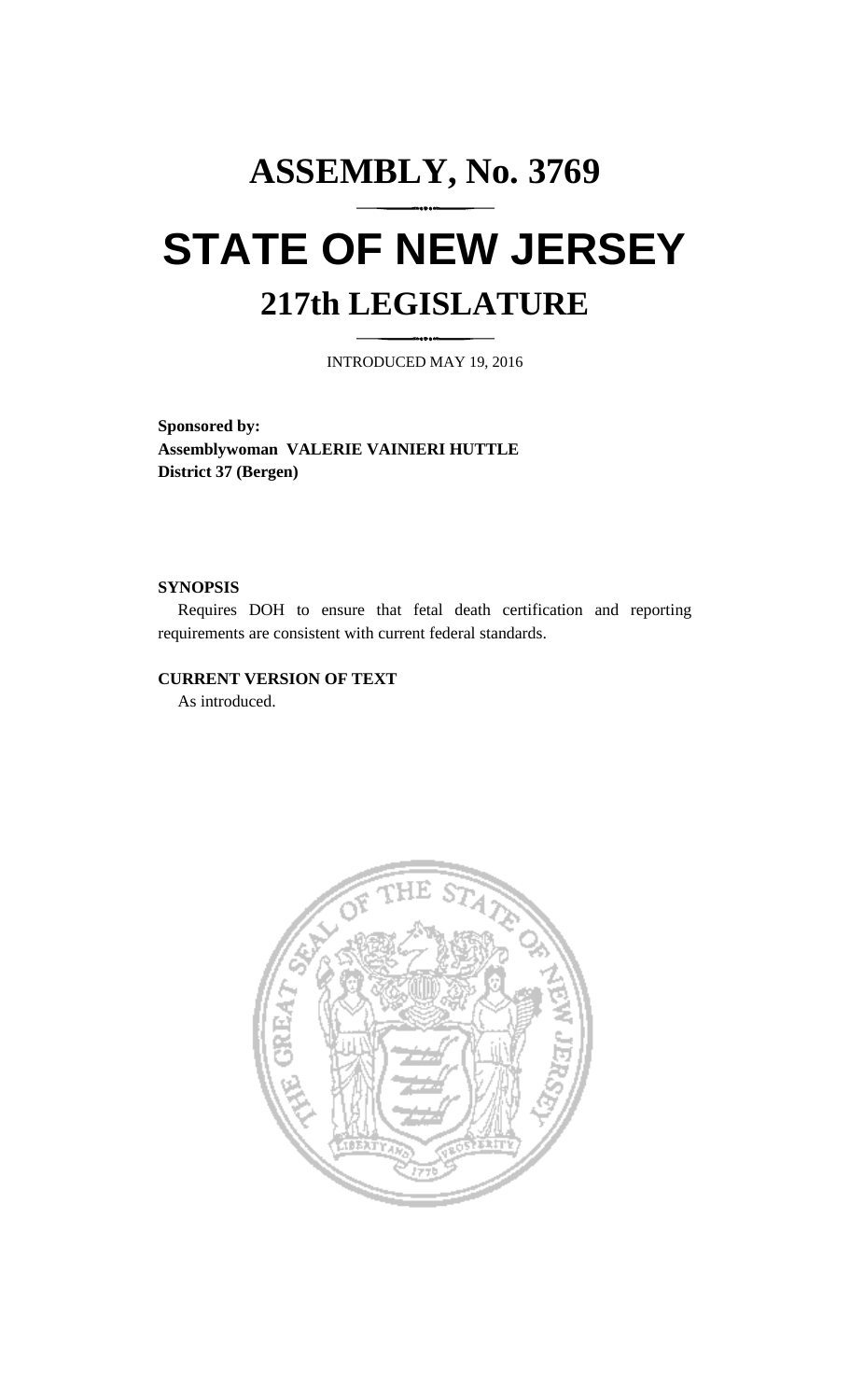**AN ACT** concerning fetal death certification and reporting,

 amending R.S.26:6-11 and P.L.2013, c.217, and supplementing Title 26 of the Revised Statutes. **BE IT ENACTED** *by the Senate and General Assembly of the State of New Jersey:* 8 1. (New section) No later than 90 days after the effective date of this act, the Commissioner of Health shall adopt rules and regulations, or revise or repeal its existing rules and regulations, as appropriate, pursuant to the "Administrative Procedure Act," P.L.1968, c.410 (C.52:14B-1 et seq.), to ensure that the regulatory requirements and guidelines applicable to fetal death certification and fetal death reporting are consistent with revised standards adopted in 2003 by the federal Centers for Disease Control and Prevention (CDC). On a biennial basis thereafter, the commissioner shall review the rules and regulations pertaining to fetal death certification and fetal death reporting, and shall revise or repeal those rules or regulations as may be necessary to ensure that they remain consistent with the most recent CDC standards and guidelines in this area. 2. R.S.26:6-11 is amended to read as follows: 26:6-11. A certificate of fetal death containing such items as shall be listed on fetal death certificate forms provided or approved by the department under the authority of **[**section 26:8-24(c) of the Revised Statutes**]** subsection c. of R.S.26:8-24, and a burial or

- removal permit , shall be required for every fetal death; provided **[**,**]** that 20 or more weeks of gestation has elapsed before the delivery. No midwife shall sign a certificate for a fetal death; but any fetal death occurring without attendance of a physician shall be treated as a death without medical attendance, as provided in **[**section**]**
- R.S.26:6-9 **[**of this Title**]**.

 In accordance with the provisions of section 1 of P.L. , c. (C. ) (pending before the Legislature as this bill), the department shall take appropriate action to ensure that any certificate of fetal death required by this section is prepared in accordance with, and contains information that satisfies, the current standards for fetal death certification and fetal death reporting that have been adopted 41 by the federal Centers for Disease Control and Prevention. (cf: P.L.1965, c.78, s.8)

 3. Section 3 of P.L.2013, c.217 (C.26:8-40.29) is amended to read as follows:

**EXPLANATION – Matter enclosed in bold-faced brackets [thus] in the above bill is not enacted and is intended to be omitted in the law.**

**Matter underlined thus is new matter.**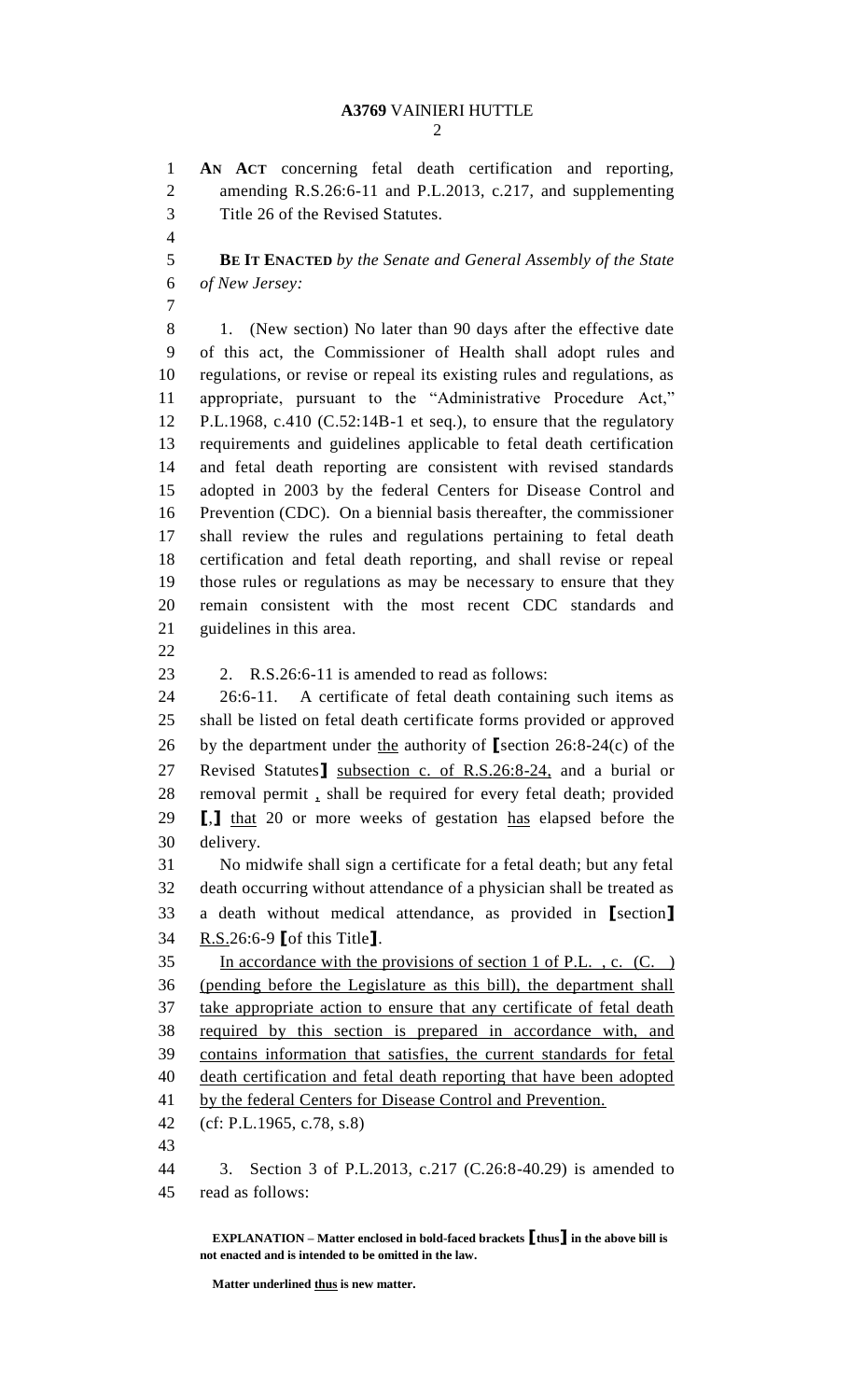# **A3769** VAINIERI HUTTLE

 3. The Department of Health shall establish a fetal death evaluation protocol, which a hospital licensed pursuant to P.L.1971, c.136 (C.26:2H-1 et seq.) shall follow in collecting data relevant to each stillbirth. In accordance with the provisions of section 1 of 5 P.L., c. (C.) (pending before the Legislature as this bill), the department shall take appropriate action to ensure that the fetal death evaluation protocol established under this section is consistent with the current standards for fetal death certification and fetal death reporting that have been adopted by the federal Centers for Disease Control and Prevention. The information **[**required**]** to be collected under the fetal death evaluation protocol shall include, but not be limited to: a. the race, age of the mother, maternal and paternal family history, comorbidities, prenatal care history, antepartum findings, history of past obstetric complications, exposure to viral infections, smoking, drug and alcohol use, fetal growth restriction, placental abruption, chromosomal and genetic abnormalities obtained pre-delivery, infection in premature fetus, cord accident, including

 evidence of obstruction or circulatory compromise, history of thromboembolism, and whether the mother gave birth before; **[**and**]** b. documentation of the evaluation of a stillborn child, placenta, and cytologic specimen that conform to the standards established by the American College of Obstetricians and Gynecologists and meet any other requirements deemed by the Commissioner of Health as necessary, including, but not limited to, the following components:

 (1) if the parents consent to a complete autopsy: the weight of the stillborn child and placenta, head circumference, length of stillborn child, foot length if stillbirth occurred before 23 weeks of gestation, and notation of any dysmorphic feature; photograph of the whole body, frontal and profile of face, extremities and palms, close-up of any specific abnormalities; examination of the placenta and umbilical cord; and gross and microscopic examination of membranes and umbilical cord; or

 (2) if the parents do not consent to a complete autopsy, an evaluation of a stillborn child as set forth in paragraph (1) of this subsection, and appropriate alternatives to a complete autopsy, including a placental examination, external examination, selected biopsies, X-rays, MRI, and ultrasound ; and

 c. any other relevant information, which is consistent with the current standards for fetal death certification and fetal death 42 reporting that have been adopted by the federal Centers for Disease Control and Prevention.

- (cf: P.L.2013, c.217, s.3)
- 

4. This act shall take effect immediately.